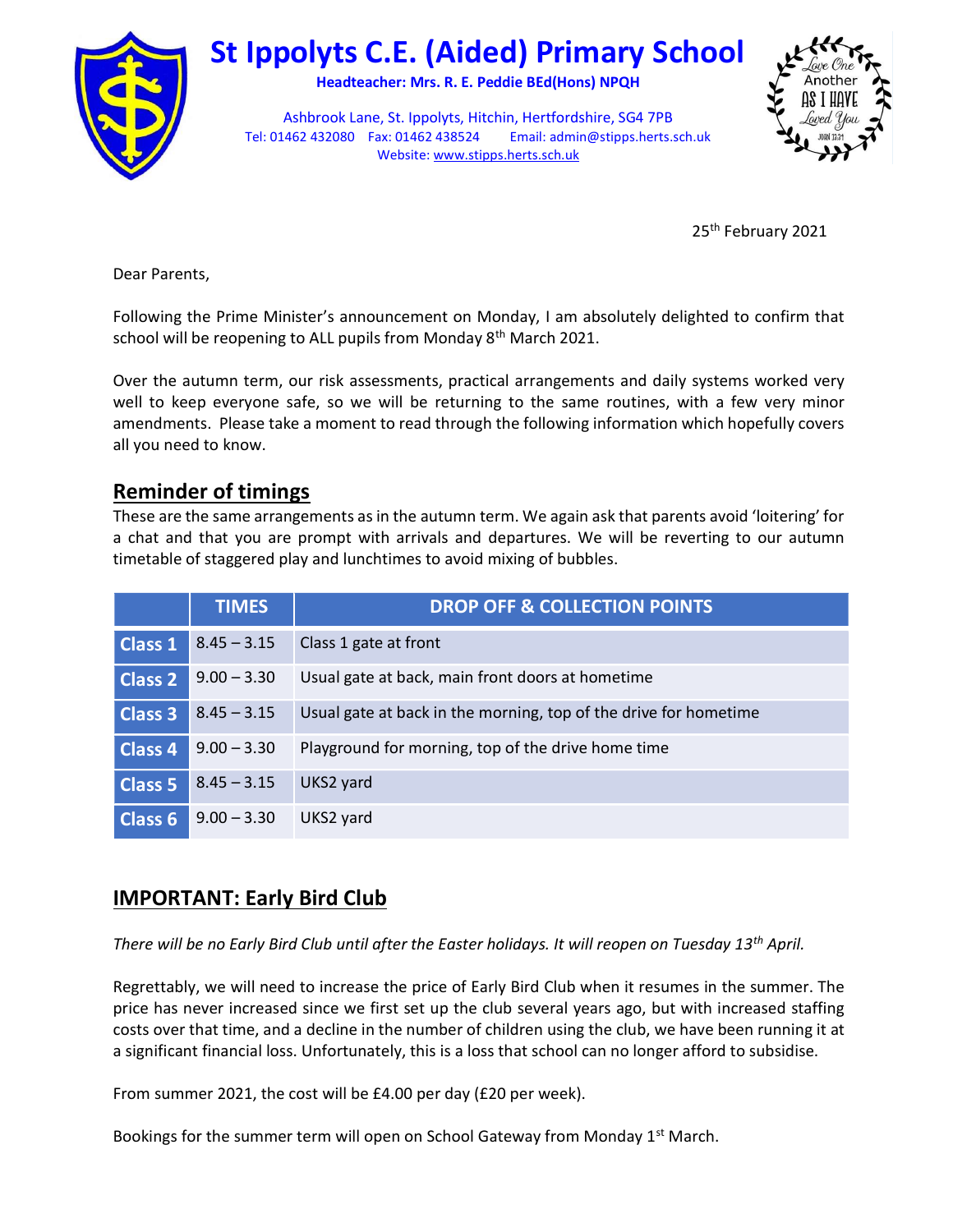# After school clubs

There will be no after school clubs until the summer term.

# Uniform

Children will need to wear school uniform. Usually at this time of year we are still in winter uniform until after Easter, when we switch to summer uniform. However, if your child has outgrown their winter school clothing and you have summer uniform ready to go, they can start wearing this now. Please don't buy new winter uniform just for this three week period!

### Hair, nail varnish etc

Please ensure nail varnish, hair colours etc are removed for the start of school. Please also remember to have longer hair (below shoulders) tied back off the face.

## PE kits, water bottles, pencil cases

Children will need to bring back their PE kits (indoor and outdoor) and pencil cases. Please also make sure they have a water bottle, as the water fountains continue to be out of bounds.

## School dinners

School dinners will resume as normal.

#### Homework

We will not be setting formal homework until after Easter; our focus will be on getting the children settled back into school routines (and we think parents as well as children will need a break from home learning!) However, children will still have access to Bug Club, Times Tables Rockstars, Nessy etc. There is also a selection of work for each class on the school website class pages which you are very welcome to use if you would like to.

#### Medicines and inhalers

Please remember to return any inhalers and ongoing medicines, clearly labelled. If there has been no change since you completed the green form at the start of the school year, these can just be handed in to the class teacher. If however, there has been any changes, or indeed new medication, you will need to complete another form; please contact Mrs Nichols on senco@stipps.herts.sch.uk with any queries.

# Face Coverings

These will be worn by staff at morning drop off, home time, in communal areas and in any contact with you as parents. We ask that parents continue to wear face coverings on the school run please. You may have heard in the media about children being required to wear face coverings in class – this relates to secondary schools only.